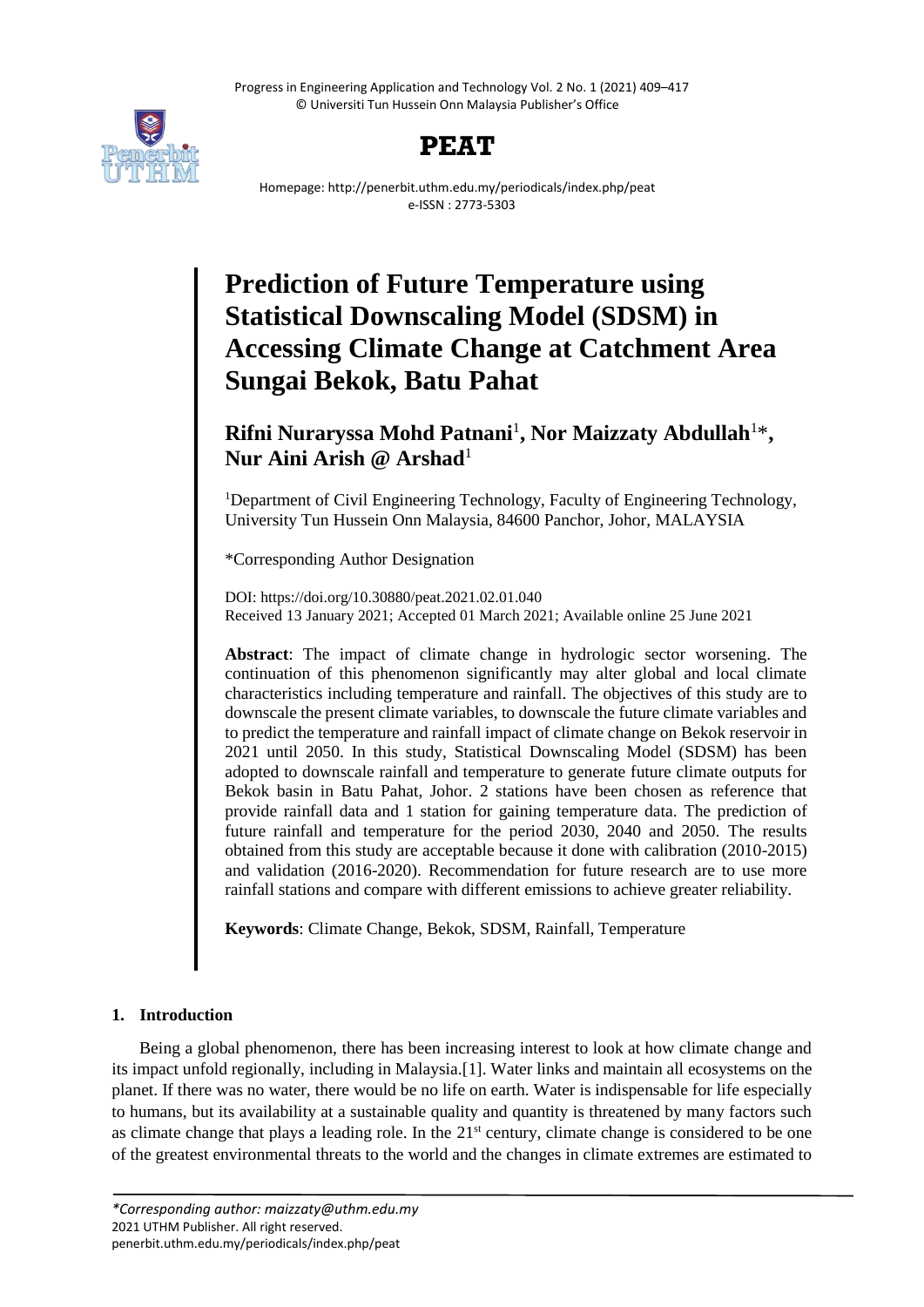have greatest negative impacts on human society and the natural environment than the changes in mean climate. [2].

Bekok's river is an important river which supplies potable water to the surrounding of Batu Pahat. There are some problems regarding Bekok's river and Bekok dam. The problems are Bekok's river and Bekok dam faced flood disaster several times and contaminating with chemicals. There are also shortage of water due to Bekok dam getting insufficient water. Statistical Downscaling Model (SDSM) was chosen to be downscaled and predict for the future temperature and rainfall data in Bekok dam.

#### 1.1 Objectives

There are three objectives that are going to be achieved. The objectives of this project are:

- To downscale the present climate variables for the Bekok basin using SDSM.
- To downscale the future climate variables for the Bekok basin using SDSM.
- To predict the temperature and rainfall impact of climate change on Bekok reservoir in 2021 until 2050.

#### 1.2 Study area



**Figure 1: Location of Bekok dam and station number of rainfall stations**

Bekok is stated in Batu Pahat district, Johor, Malaysia. The study area was focused at Bekok reservoir. Bekok dam is located in the mid-western part of the State of Johor. Bekok dam is located in the northeast, between 2 05 55 in latitude and 103 03 50 in longitude. Figure 1 shows location of Bekok dam and the number stations of rainfall stations surrounding of Bekok dam.

#### **2. Materials and Methods**

#### 2.1 Rainfall data

Rainfall data from year 2010 to 2020 were collected from Department of Irrigation and Drainage (DID) as reference period of this study. 2 rainfall stations which are Ldg. Union at Yong Peng and Sg. Bekok Bt. 77 were selected as rainfall stations for this study since it was surrounding Bekok basin. Table 1 show number station, name, longitude and latitude for selected rainfall stations.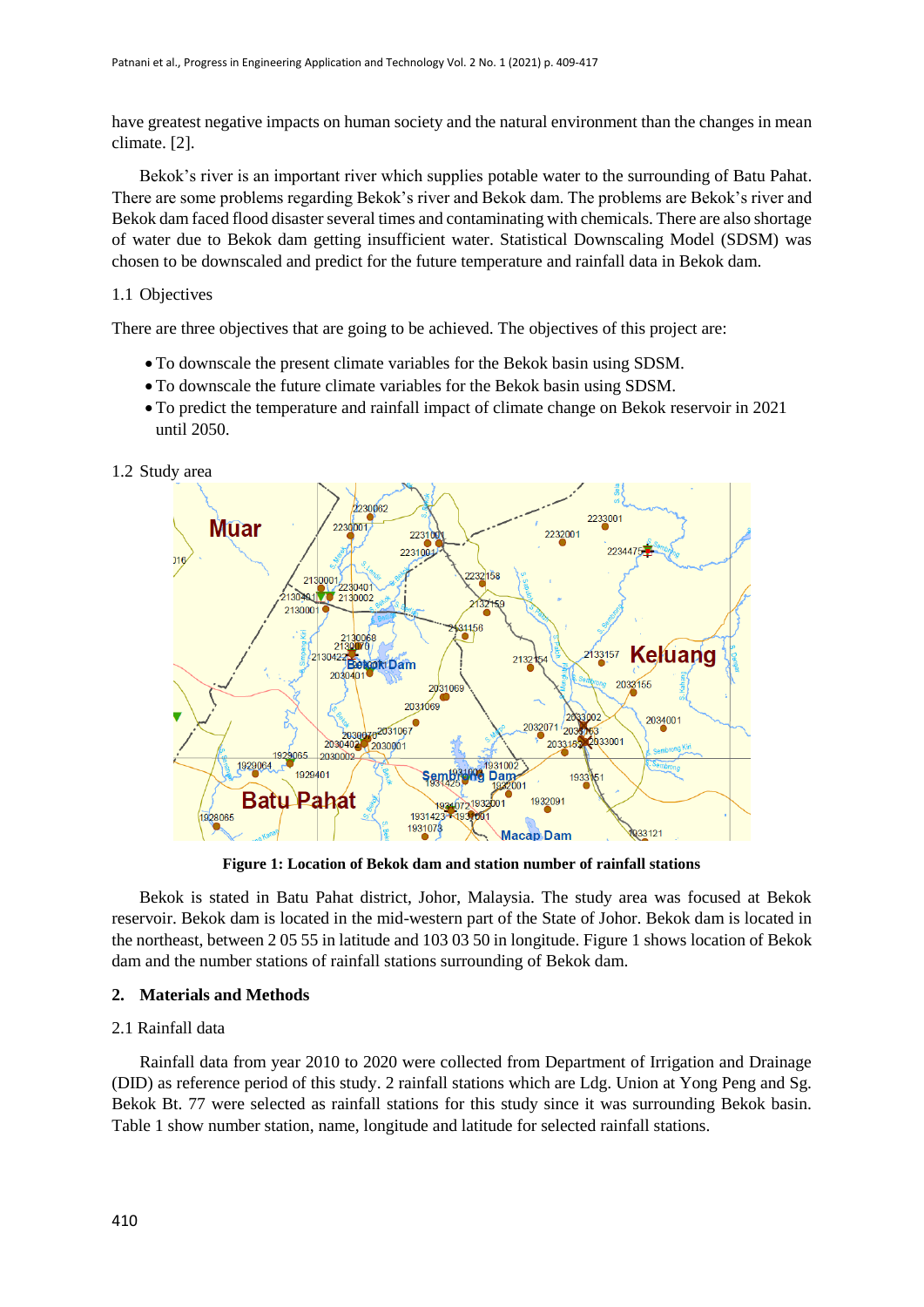| Number station | Name                       | Longitude | Latitude  |
|----------------|----------------------------|-----------|-----------|
| 2130068        | Ldg. Union at Yong<br>Peng | 02 07 50  | 103 03 00 |
| 2130070        | Sg. Bekok Bt. 77           | 02 07 15  | 103 02 30 |

| Table 1: Number station, name, longitude and latitude for rainfall stations |  |  |
|-----------------------------------------------------------------------------|--|--|
|                                                                             |  |  |

# 2.2 Temperature data

Temperature data from year 2010 to 2020 were collected from Malaysian Meteorological (MMD) as reference period for this study. 1 temperature station which Batu Pahat temperature station was selected as temperature station for this study. Table 2 show name, longitude and latitude for temperature station.

| Table 2: Name, longitude and latitude for temperature station. |  |  |  |  |
|----------------------------------------------------------------|--|--|--|--|
|----------------------------------------------------------------|--|--|--|--|

| Name              | Longitude | Latitude |  |
|-------------------|-----------|----------|--|
| <b>Batu Pahat</b> | IN 59     |          |  |

#### 2.3 Statistical Downscaling Model (SDSM)

Statistical Downscaling Model (SDSM) is a multiple regression-based tool that purpose to generate future scenarios to assess the impacts of climate change. Within the taxonomy of downscaling techniques, SDSM is best described as a hybrid of the stochastic weather generator and regression based methods.[3]. The uses of stochastic weather generator and regression-based methods are to simulate local variables and atmospheric moisture predictors. Figure 2 shows steps of Statistical Downscaling Model (SDSM). SDSM model requires two types of data which local observe data (rainfall and temperature data) known as 'Predictand' and larger scale data different atmospheric variables known as 'Predictors' (NCEP reanalysis). National Centre of Environmental Prediction (NCEP) is obtained from Canadian Climate Impacts Scenario (CCIS) website for the period 1961 until 2005. NCEP contains 26 predictors. In the Statistical Downscaling Model (SDSM), there is screen variable which contains 26 predictors. 2 predictors need to choose with the consideration of minimum at P value and maximum at partial r. Then followed by calibrate model. There are also 26 predictors that can be chosen. The predictors variables that need to be chosen in calibrate model is same with the predictors variables that chosen in screen variables. After that, the step is scenario generator. Follow by model output. Last step is compared results.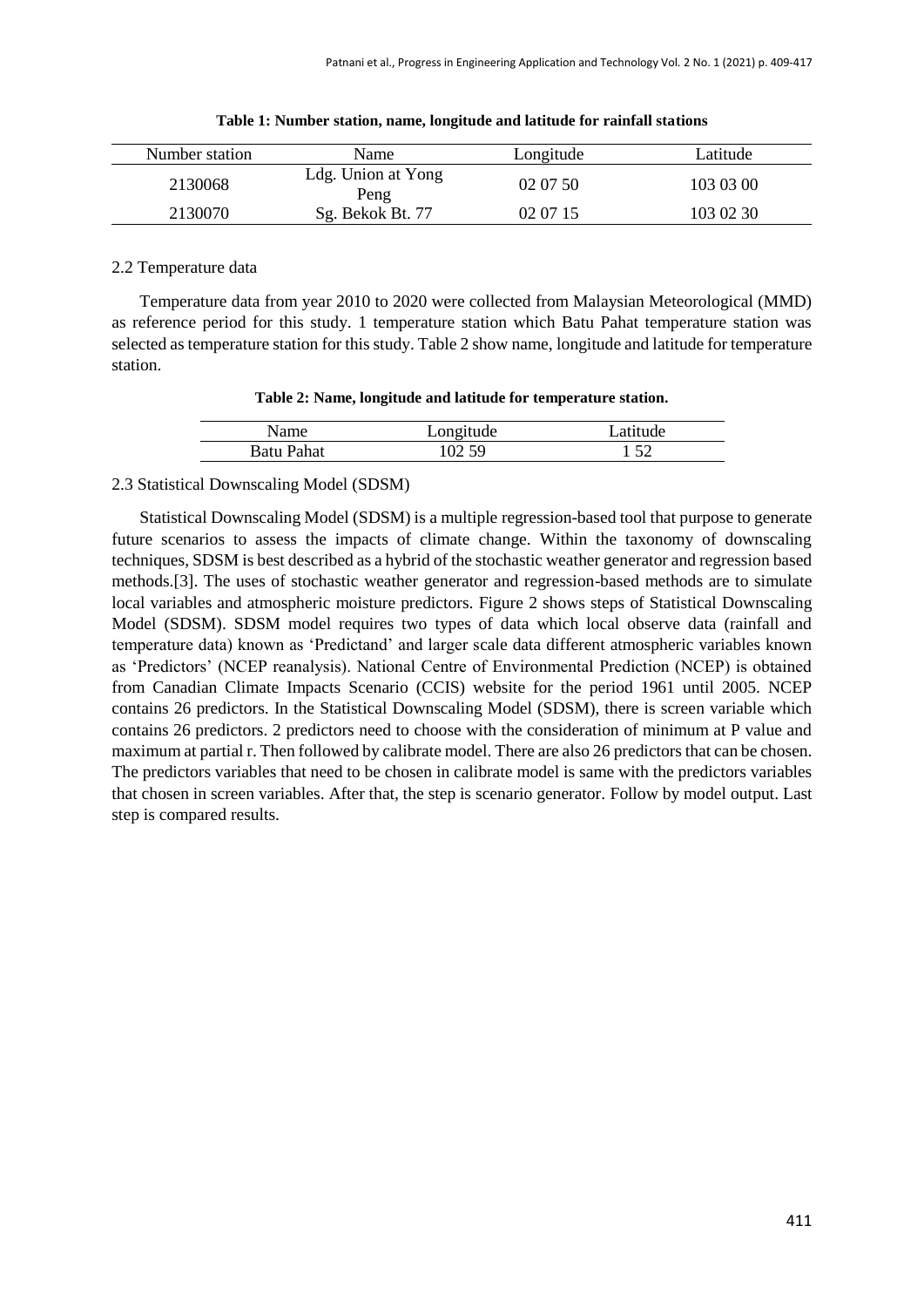

**Figure 2: Steps of Statistical Downscaling Model (SDSM)**

#### **3. Results and Discussion**

The SDSM is a model to generate future scenarios. SDSM requires two types of data which local observed data (rainfall and temperature data) known as 'Predictand' and larger scale data different atmospheric variables known 'Predictors' (NCEP reanalysis). The results obtained in SDSM is calibrate (2010-2015) and validate (2016-2020) to make sure the results obtained is valid. The results gained from SDSM in RCP 4.5 and RCP 8.5. There are differences between RCP 4.5 and RCP 8.5 which are RCP 4.5 is basic scenario that might happen while RCP 8.5 is describing the scarier fate and worst trend precipitation and temperature.

| <b>Stations</b>                      | Coefficient of Determination $(R2)$ |            |  |
|--------------------------------------|-------------------------------------|------------|--|
|                                      | Calibration                         | Validation |  |
| Ldg. Union at Yong<br>Peng (2130068) | 0.11                                | 0.44       |  |
| Sg. Bekok Bt. 77<br>(2130070)        | 0.01                                | 0.02       |  |
| Maximum temperature<br>at Batu Pahat | 0.06                                | 0.27       |  |
| Minimum temperature<br>at Batu Pahat | 0.51                                | 0.31       |  |

**Table 2: Performance of calibration and validation for stations**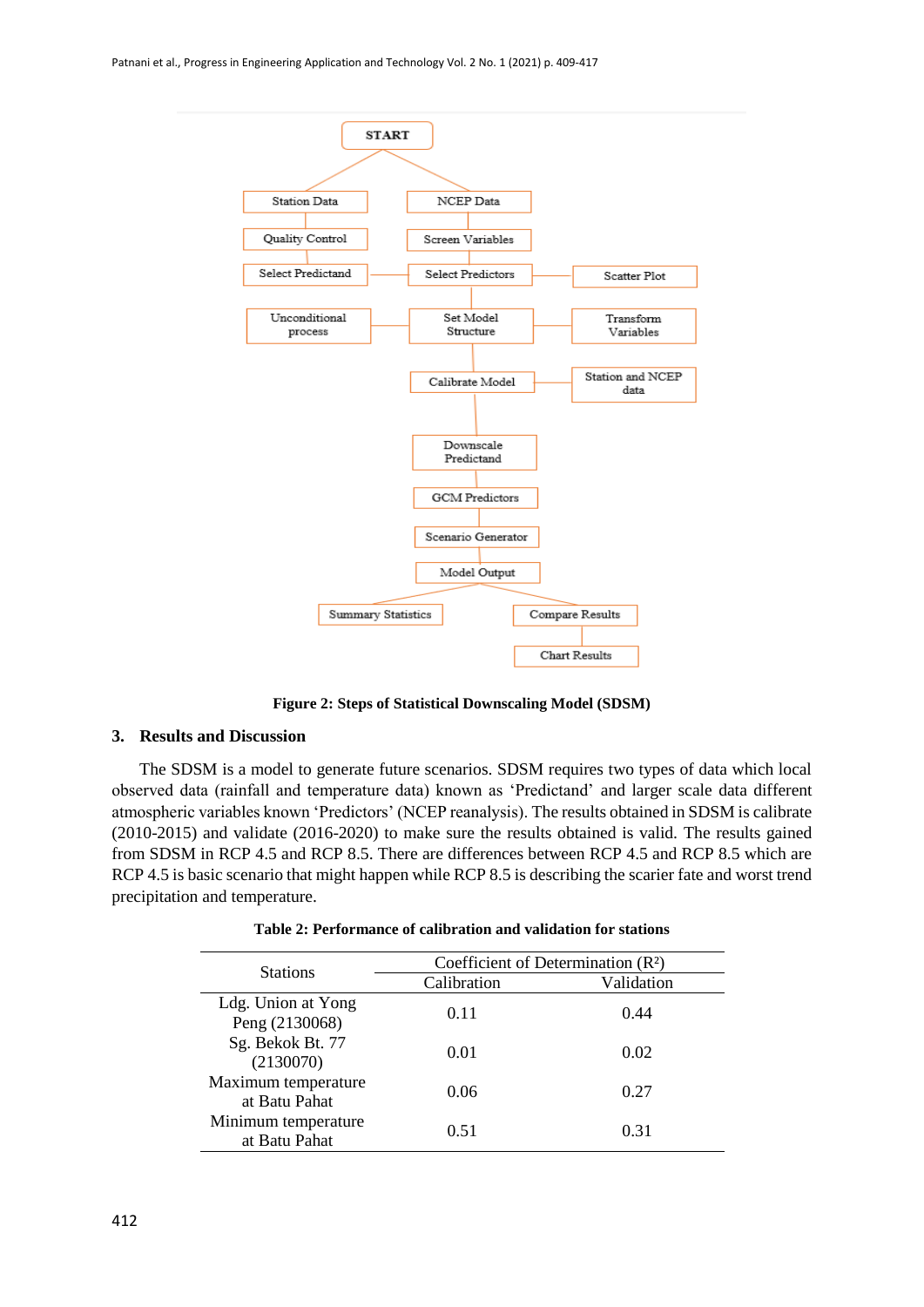## 3.1 Ldg. Union at Yong Peng (2130068)

![](_page_4_Figure_2.jpeg)

**Figure 3: Rainfall data (4.5) for Ldg. Union at Yong Peng**

![](_page_4_Figure_4.jpeg)

**Figure 4: Rainfall data (8.5) for Ldg. Union at Yong Peng**

<sup>3.2</sup> Sg. Bekok Bt. 77 (2130070)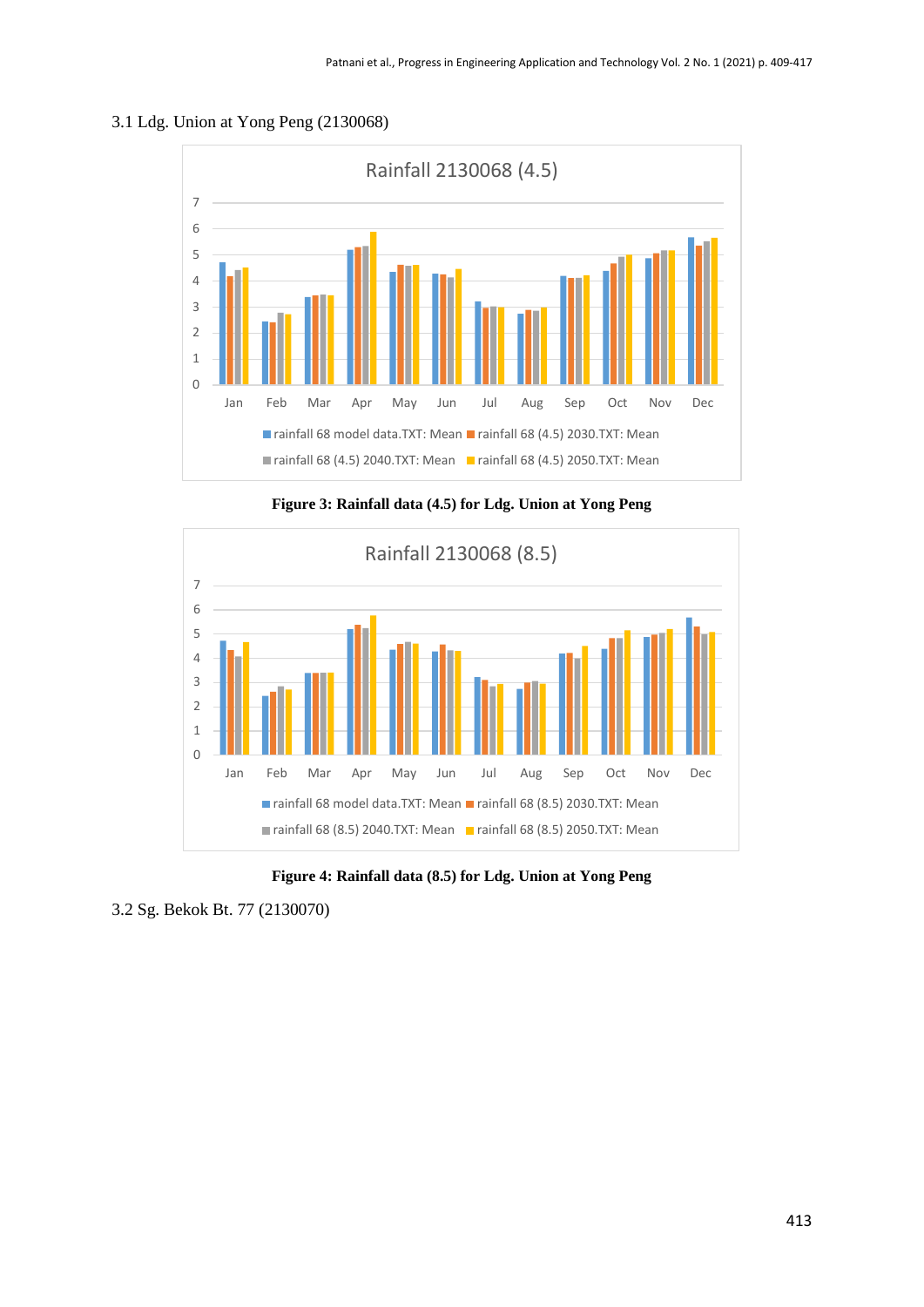![](_page_5_Figure_1.jpeg)

**Figure 5: Rainfall data (4.5) for Sg. Bekok Bt. 77**

![](_page_5_Figure_3.jpeg)

**Figure 6: Rainfall data (8.5) for Sg. Bekok Bt. 77**

## 3.3 Maximum temperature

![](_page_5_Figure_6.jpeg)

**Figure 7: Maximum temperature (4.5)**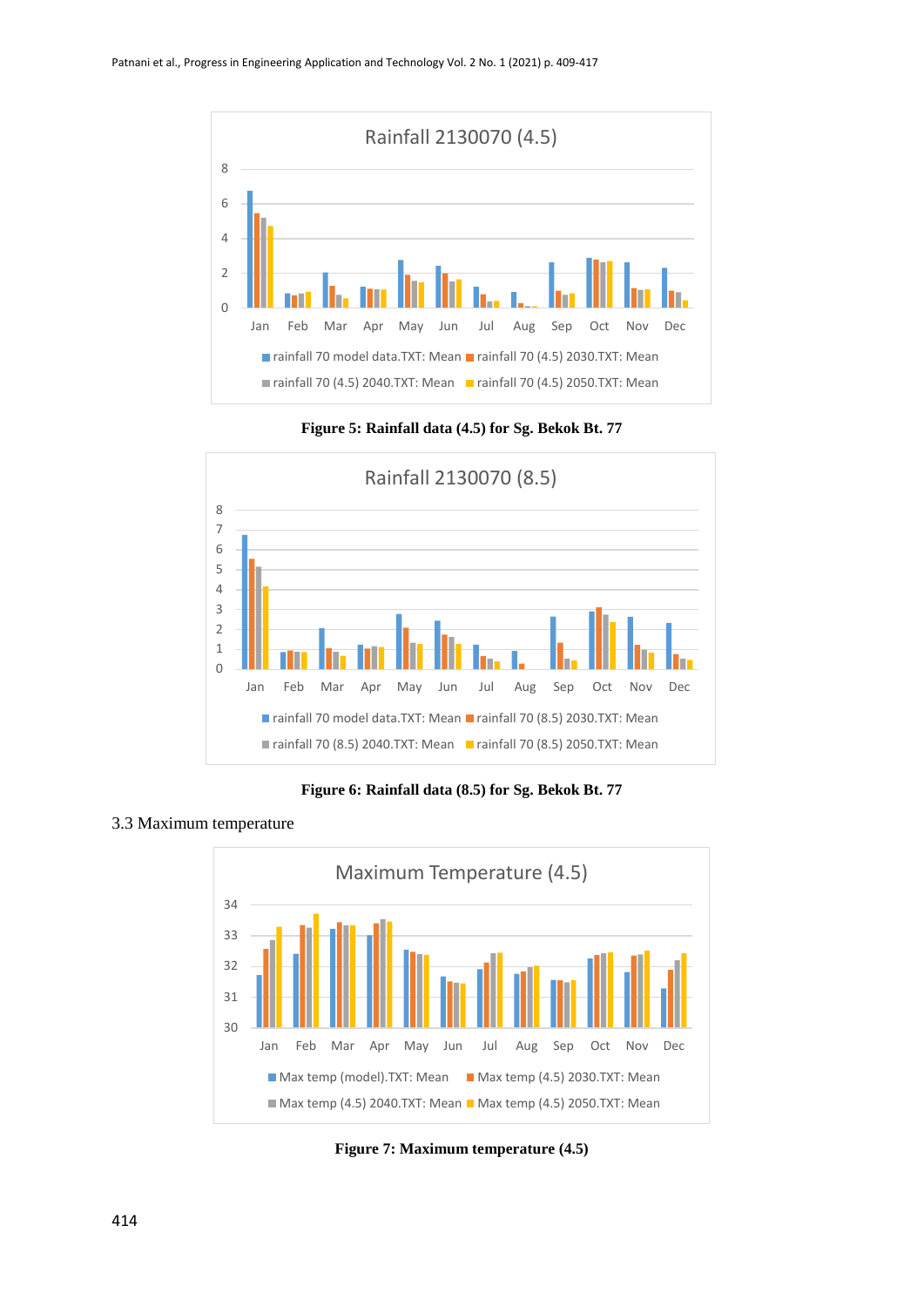![](_page_6_Figure_1.jpeg)

**Figure 8: Maximum temperature (8.5)**

#### 3.4 Minimum temperature

![](_page_6_Figure_4.jpeg)

**Figure 9: Minimum temperature (4.5)**

![](_page_6_Figure_6.jpeg)

**Figure 10: Minimum temperature (8.5)**

3.5 Comparison with others research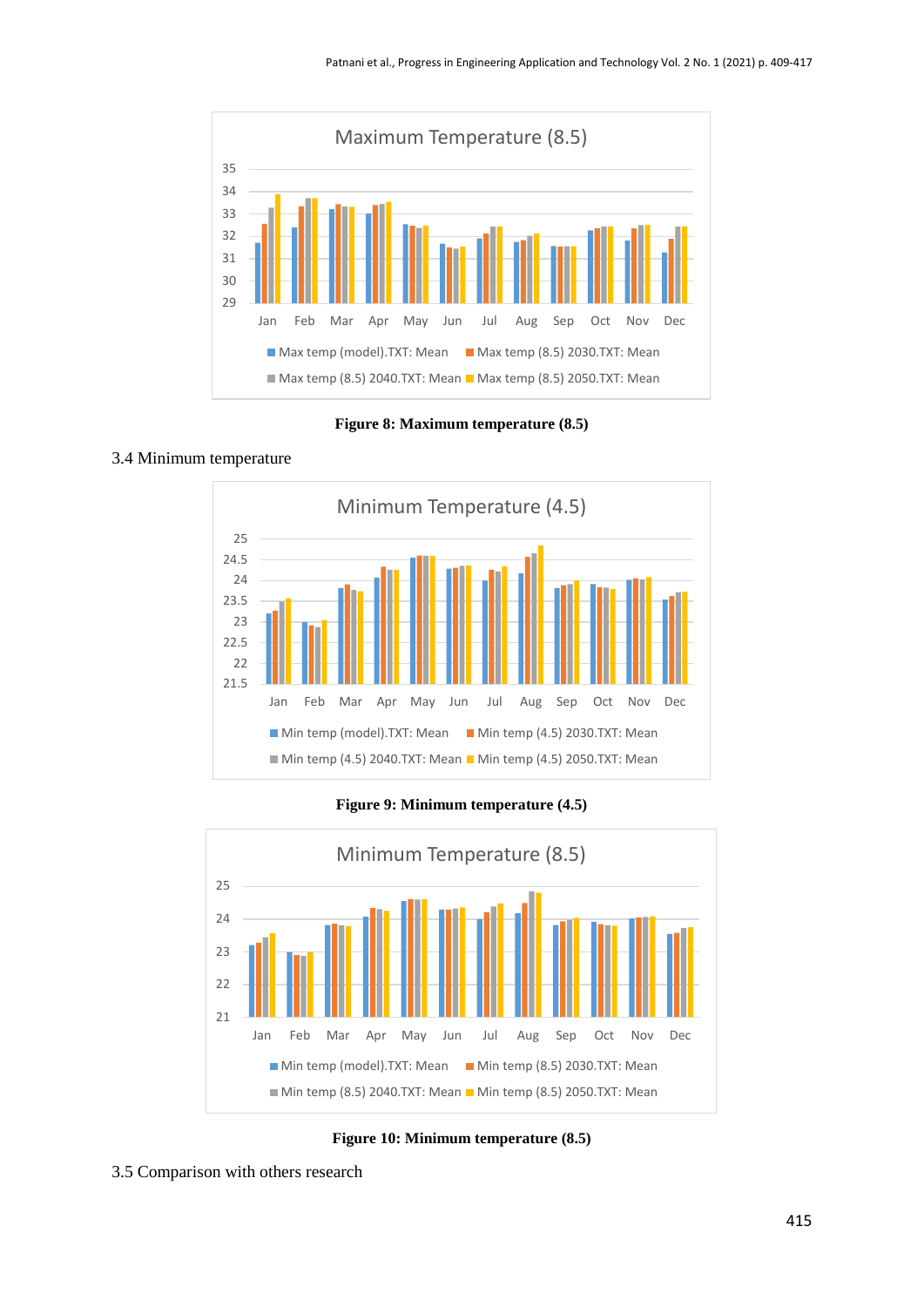There are few results and statement from other studies was used to make comparison. The purpose of comparison is to prove that the results obtained from SDSM are valid. Figure 11 shows precipitation data obtained by using Regional Climate Model (RCM). At rainfall station Ldg. Union Yong Peng for RCP4.5 in year 2030 and RCP8.5 in year 2040 shows the changes of total rainfall (%) from model data is -0.40 and -0.32. This negative sign represents that the rainfall intensity on that year is lower compare to model data. As for positive sign shows that the rainfall intensity for year increase compare to model data which at year 2040 and 2050 for RCP4.5 and year 2030 and 2050 for RCP8.5. While at rainfall station Sg. Bekok Bt. 77 shows the decreases of rainfall intensity compare to model data. As shown in figure 11 the changes of total precipitation for Batu Pahat is range 4.00 % to 6.00 %. Plus, this range is cumulative from watersheds surrounding Batu Pahat. So, the results obtained by SDSM is acceptable. Plus, the results obtained in SDSM is done with calibration (2010-2015) and validation (2016-2020). The accumulated precipitation values for 100-year return period do not always increase through the 21st century.[1]

![](_page_7_Figure_2.jpeg)

**Figure 11: Precipitation data using Regional Climate Model (RCM)** [4]

![](_page_7_Figure_4.jpeg)

**Figure 12: Temperature data using Regional Climate Model (RCM)** [4]

Figure 12 shows temperature data obtained by using Regional Climate Model (RCM). For year 2050 has the higher changes of total temperature (%) which are 1.52 (RCP4.5) and 1.78 (RCP8.5) for maximum temperature while 0.69 (RCP4.5) and 0.73 (RCP8.5) for minimum temperature. The annual mean temperature increases about 1˚C over all of the selected watersheds and coastal regions from 2010 to 2040, and from 2040 to 2070.[4]. As shown in figure 12 the changes of total temperature for Batu Pahat is nearing to 1.0 °C. Plus this range is cumulative from watersheds surrounding Batu Pahat. So, the results obtained by SDSM is acceptable. Plus, the results obtained in SDSM is done with calibration (2010-2015) and validation (2016-2020).